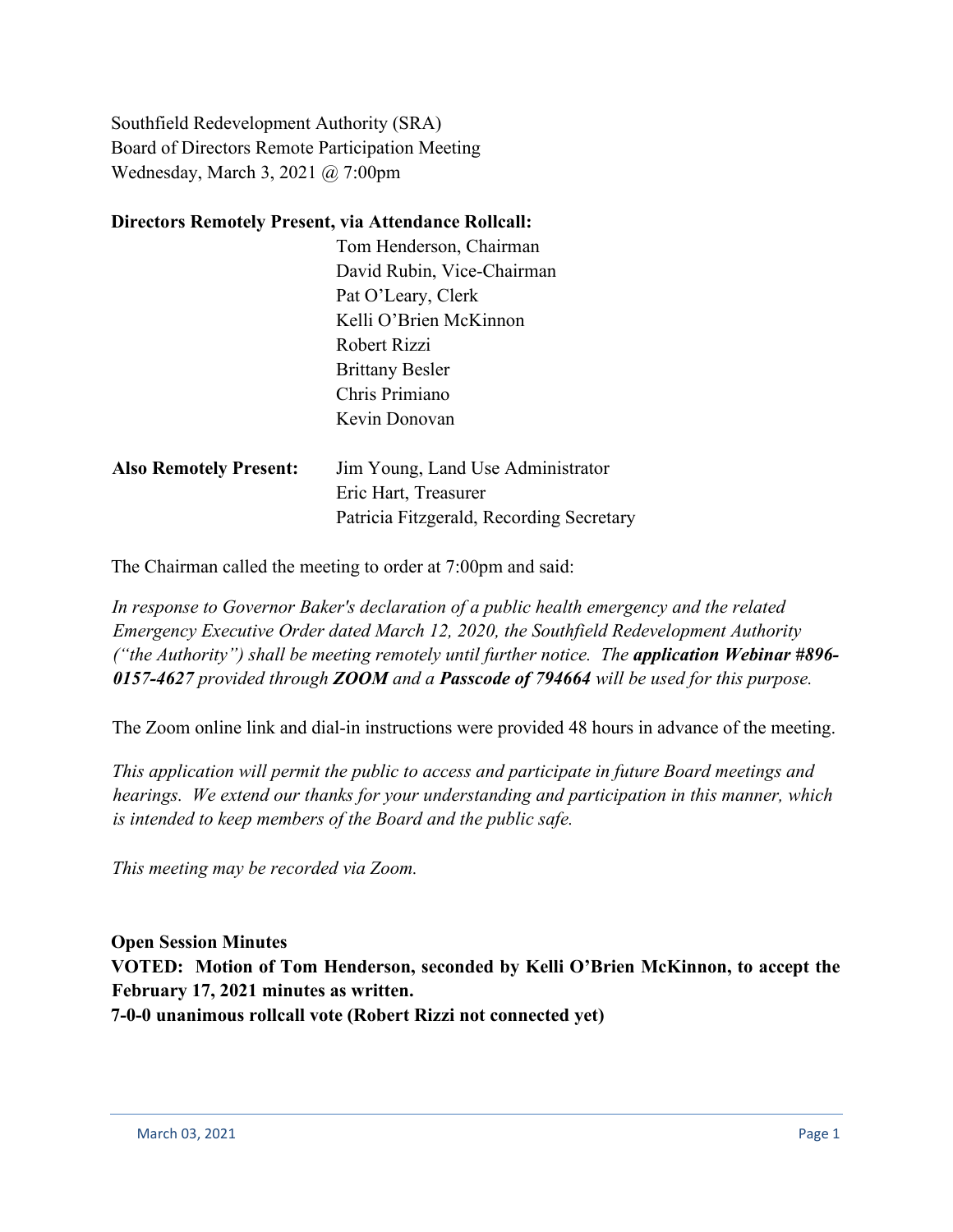## **Conservation Commission: -Northland Residential LLC – Request for a Certificate of Compliance (COC) MassDEP File #SE081-1223**

Chairman Henderson said this request is regarding the front loader dumping fill into the wetlands behind Dorset Park.

Mr. Young said this 2018 Order of Conditions required a monitoring phase; Mr. Ivas has inspected the site and is satisfied with the established vegetation. Mr. Young is recommending issuance of the COC.

*Public comments:* none

Measure 21-04 Certificate of Compliance, Northland EO, (MassDEP File #081-1223) **VOTED: Motion of Tom Henderson, seconded by Kevin Donovan, to move that the Conservation Commission issue a Certificate of Compliance for the wetland restoration work required pursuant to the Enforcement Order issued to Northland Residential. 7-0-1 rollcall vote; Dave Rubin abstained**

**Treasurer's Report:** Mr. Hart noted his current continuing education schedule.

**Topics Not Reasonably Anticipated by the Chairman 48 hours in advance of the Meeting:** none

**Next Meeting:** March 17, 2021

## **Executive Session**

Chairman Henderson said the Board would be going into Executive Session (1) to discuss strategy with respect to pending litigation and litigation that is otherwise demonstrably likely where an open meeting may have a detrimental effect on the bargaining or litigating position of the Southfield Redevelopment Authority pursuant to Gen. L. c. 30A Section 21(a)(3) to wit SRA v. LStar Southfield, LLC, et al, (2) to consider the purchase, exchange, lease, or value of real property, the disclosure of the property itself would have a detrimental impact on the bargaining position of the Southfield Redevelopment Authority, and (3) to discuss strategy with respect to contract negotiations with non-union personnel, and not to reconvene in Open Session.